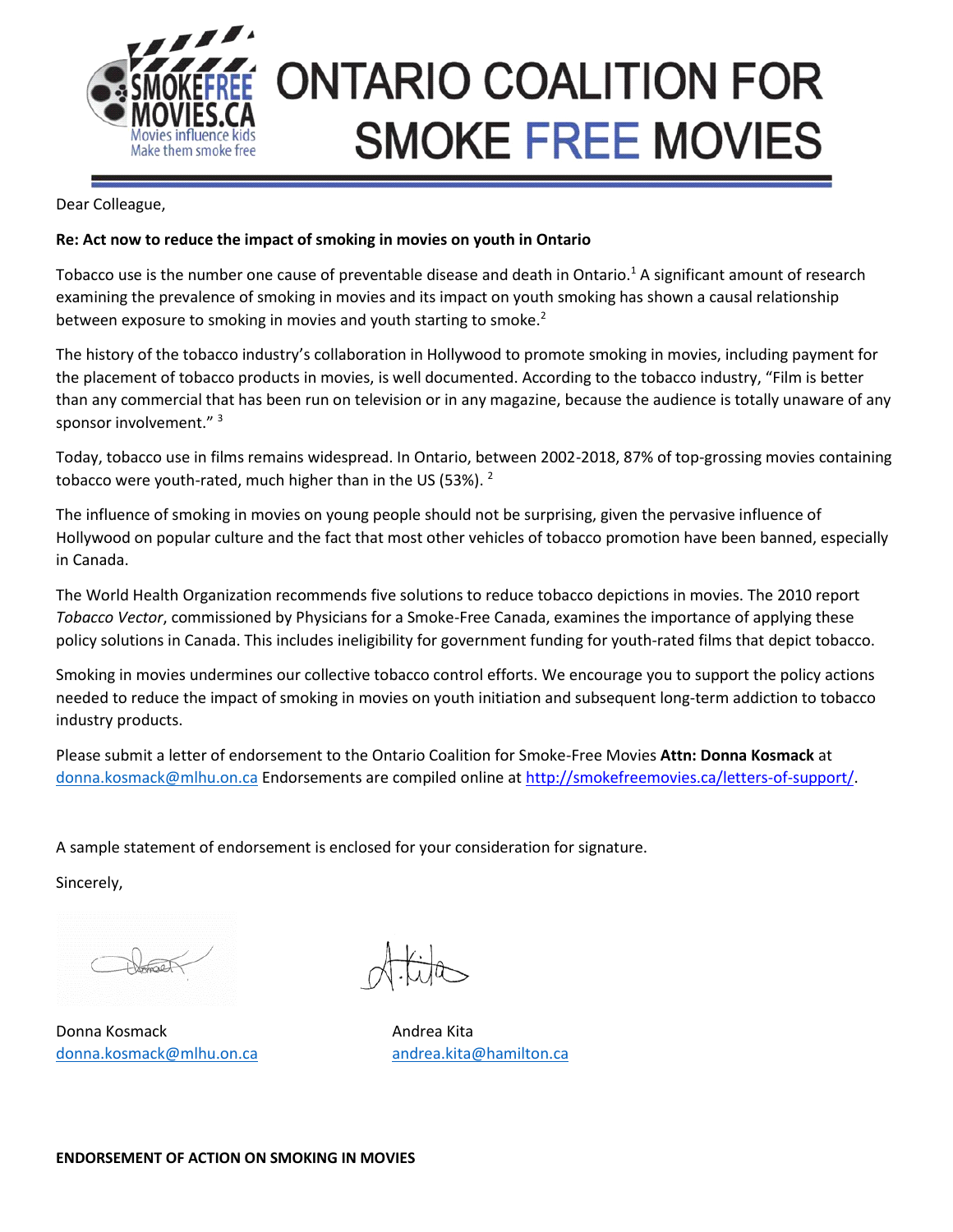

## **ONTARIO COALITION FOR SMOKE FREE MOVIES**

Tobacco use is the number one cause of preventable disease and death in Ontario. Leaders in public health units, local boards of health, non-governmental organizations and health charities in Ontario have a history of speaking out in favour of actions to reduce the harmful impact of tobacco use.

**Whereas** tobacco use is the leading cause of preventable death and disability in Canada, accounting for the deaths of approximately 13,000 people alone in Ontario each year;<sup>1</sup>

**Whereas** the tobacco industry has a long, well-documented history of promoting tobacco use and particular brands on-screen, while obscuring its true purpose in doing so;<sup>5</sup>

**Whereas** adolescents watch more films than any other age group: movie-going is a universal experience and tobacco imagery in films is currently unavoidable; <sup>4</sup>

**Whereas** top-grossing movies between 2002-2018 contained nearly 46,000 tobacco incidents and 86% of tobacco incidents were found in movies rated for youth in ON; <sup>2</sup>

**Whereas** the Ontario movie rating system classifies more movies as 14A or PG that are rated R in the US resulting in Ontario youth having unrestricted access to 65% more movies with smoking than youth in the US;  $2^{\circ}$ 

**Whereas** exposure to smoking in movies is estimated to be responsible for 44% of youth uptake; <sup>6</sup>

**Whereas** at least 185,000 Ontario youth will be recruited to cigarette smoking by their exposure to on-screen smoking; and at least 59,000 of them will eventually die from smoking-related diseases; <sup>2</sup>

**Whereas** the World Health Organization has advised all nations that have ratified the *Framework Convention on Tobacco Control*, a global treaty obligating Parties including Canada to prevent youth smoking and end tobacco promotion through all channels, to give an adult rating to all new films that depict smoking, whether domestically produced or imported;  $\frac{7}{1}$ 

**Therefore, be it resolved that** \_\_\_\_\_\_\_\_\_\_\_\_\_ **endorses the following policies to reduce the exposure of youth to smoking in movies:** 

• Rate new movies with smoking "18A" in Ontario, with the sole exceptions being when the tobacco presentation clearly and unambiguously reflects the dangers and consequences of tobacco use or is necessary to represent smoking of a real historical figure.

- Require producers to certify on-screen that no one involved in the production of the movie received anything of value in consideration for using or displaying tobacco.
- Require strong ant-smoking ads to be shown before any movie with tobacco use at the distributor's expense, regardless of rating and distribution channel.
- Require Producers to stop identifying tobacco brands.
- Require that films with tobacco imagery assigned a G, PG, or 14A rating be ineligible for federal and provincial film subsidies.

| Name | <br>Signed | Date |
|------|------------|------|
|      |            |      |

<sup>1</sup><http://www.mhp.gov.on.ca/en/smoke-free/default.asp> Accessed July 2018